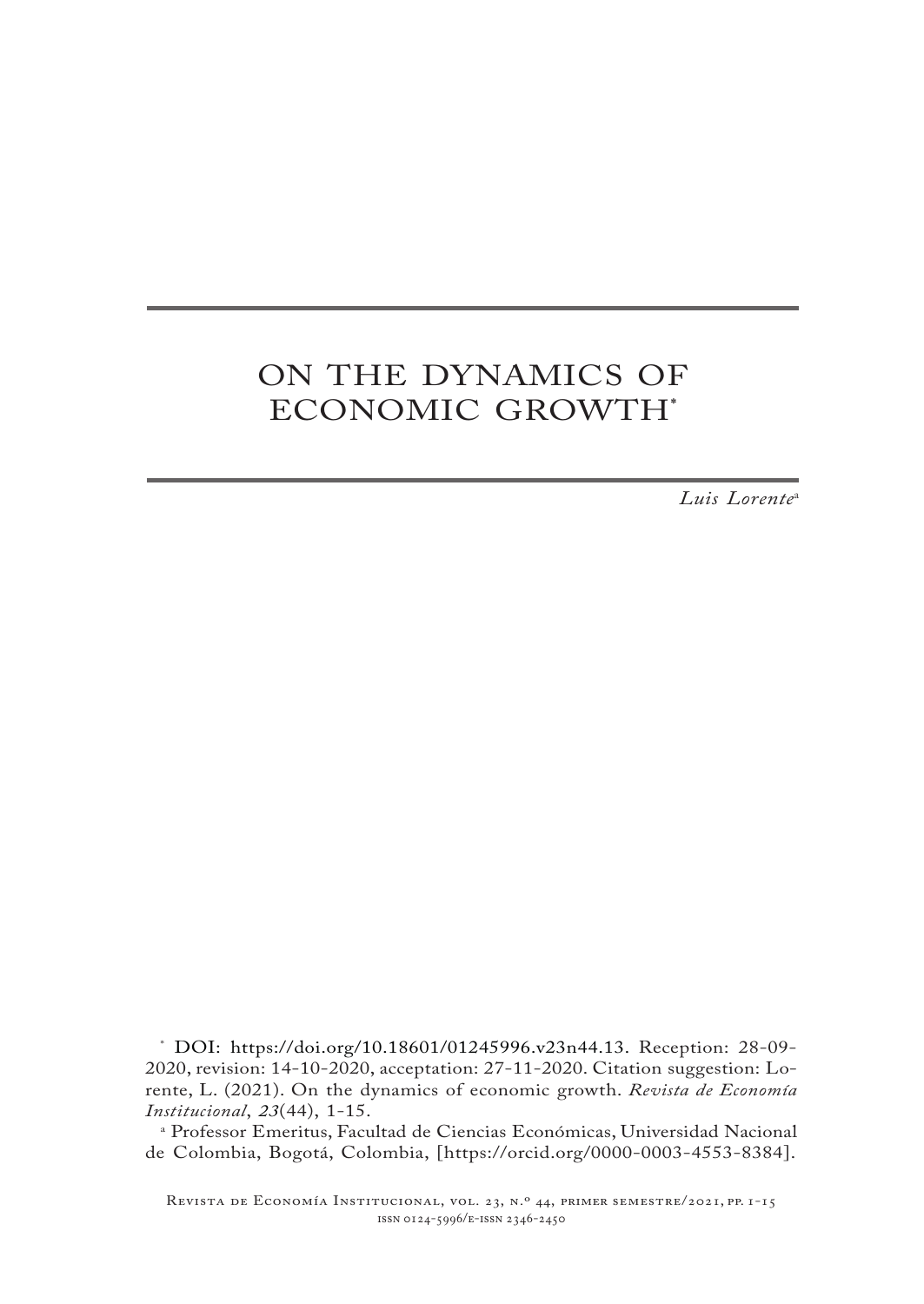#### **Sobre la dinámica del crecimiento económico**

*Resumen* Este artículo defiende la necesidad de sustituir las teorías de crecimiento más difundidas hoy por un análisis dinámico de la economía, libre de equilibrios y de trayectorias óptimas. Sintetiza las principales características de una posible teoría alternativa, en la que la innovación es la causa primaria del crecimiento observado durante los últimos dos siglos. Esboza también un nuevo método de análisis dinámico y expone alguno de sus principales resultados. Finaliza con algunas conclusiones y recomendaciones de política económica.

Palabras clave: crecimiento económico, equilibrio, desequilibrio, innovación, tecnología, análisis dinámico, circuito, productividad, inflación, distribución del ingreso, sector financiero, política fiscal, intervención del Estado; JEL: O40, O33, E27, G01, B41

#### **On the dynamics of economic growth**

*Abstract* The growth theories most widely used today ought to be replaced with a dynamic analysis of the economy, free of equilibrium and optimal trajectories. This article synthesizes the main characteristics of a possible alternative theory, in which innovations are the primary cause of the growth observed during the last two centuries. It also outlines a new method of dynamic analysis and presents some of its main results. It ends with some recommendations for economic policy.

Keywords: economic growth, equilibrium, disequilibrium, innovation, technology, dynamic analysis, circuit, productivity, inflation, income distribution, financial sector, fiscal policies, State intervention; JEL: O40, O33, E27, G01, B41

#### **Sobre a dinâmica do crescimento econômico**

*Resumo* Este artigo defende a necessidade de substituir as teorias de crescimento mais amplamente usadas hoje com uma análise dinâmica da economia, livre de equilíbrio e ótimas trajetórias. Ele sintetiza as principais características de uma possível teoria alternativa, na qual a inovação é a principal causa do crescimento visto durante os últimos dois séculos. Ele também descreve um novo método de análise dinâmica e apresenta alguns de seus principais resultados. Termina com algumas conclusões e recomendações de política económica.

Palavras-chave: crescimento econômico, equilíbrio, desequilíbrio, inovação, tecnologia, análise dinâmica, circuito, produtividade, inflação, distribuição de renda, setor financeiro, política fiscal, intervenção do Estado; JEL: O40, O33, E27, G01, B41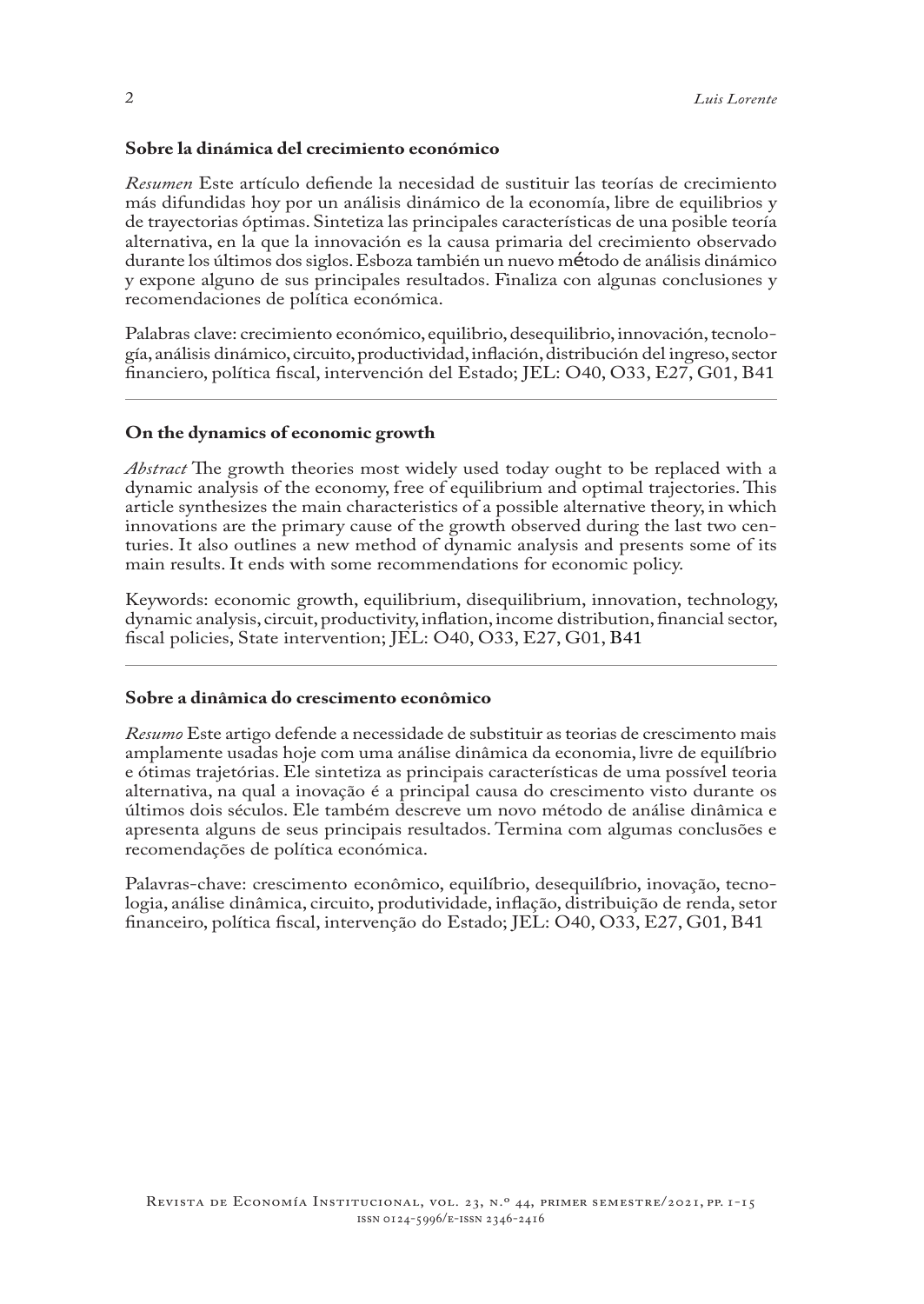This essay defends a paradigm shift in the theory of economic<br>growth and proposes an alternative vision.<br>Despite the many studies inspired by neoclassical, Keynesian, growth and proposes an alternative vision.

Despite the many studies inspired by neoclassical, Keynesian, evolutionary and institutional theories, as well as development theories, the determinants of economic growth remain controversial and there is no consensus about what policies would conduce to it. Every model inspired by those theories fails in empirical validation and, furthermore, they all ignore one or more essential characteristic features of modern economies (Lorente, 2019a).

The search for answers to the central problem of economic growth must start a couple of centuries ago, when a social transformation that began in Northern Europe broke a long history of stagnant societies, trapped in a vicious circle between a slow increase in population and a lack of food that put an end to it.

The so called Industrial Revolution started a process of exponential increase in production, followed by a gradual reduction in prices and an improvement in the standard of living for an increasingly numerous subset of the population. Some countries developed rapidly while many others stayed poor. But, from time to time, a few of the undeveloped seemed to jump into a process of very fast growth. Many years later, in the middle of the last century, the confluence of economic intervention policies and of a more equitable distribution of income triggered what came to be known as a mass consumption society, that rapidly spread throughout the world and in which many countries still thrive, despite a recent deterioration in their distributions of wealth and income.

Despite their many differences, all these episodes of growth share one essential feature: they were processes of cumulative change driven by technical innovations. Knowing so brings forward a fundamental question: When and how can innovations induce a process of economic growth?

#### **A GAP BETWEEN THEORY AND EVIDENCE**

There are four normative principles common to many growth theories, halfway between inescapable requirement and tacit assumption. They are normative because their origin is not empirical, but philosophical or, better, ideological.

Almost all theories of development include the first two; most growth theories presuppose the first three, but neoclassical growth models usually postulate all four.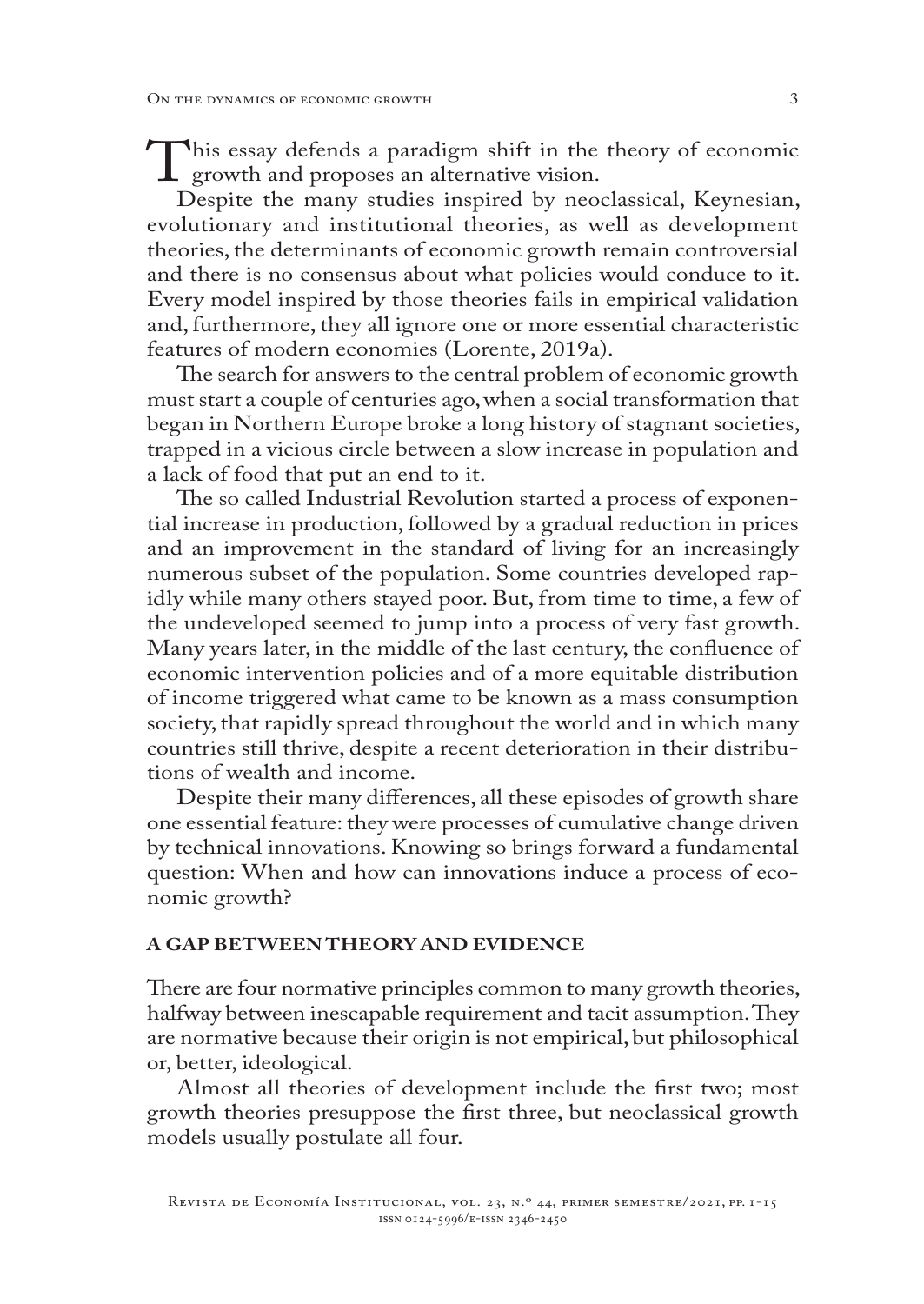The first principle is that growth is due to the prior accumulation of capital, either physical or human. So, all models start by finding out how much capital is available and assume that output can only increase if more capital is accessed first. This idea is present in almost all economic theories, at least from David Ricardo onward.

The second principle refers to technology and states that the product is determined by a known production function, or that it has a fixed and also known relationship with the accumulated capital. Besides, knowing available capital is often enough to calculate the possible product, given that there usually are some unemployed laborers and some slack of natural resources.

The third principle is methodological and states that every solution involves some form of equilibrium. With very few exceptions, it is implicitly assumed that such equilibrium is achievable and, in general, it remains also tacit that it agrees with the Walras ideal, so that it is a stable equilibrium and survives to shocks.

The fourth principle, which is also methodological, requires that every growth model must be the result of a dynamic optimization, which implies that the represented system must be a Hamiltonian one.

To begin with, there is a conflict between the fourth principle and the ideal of equilibrium to which the third aspires because Hamiltonian systems do not admit attractors. Once perfect cycles are excluded – because they do not exist in economics – the only admissible solutions are saddle points whose environment is unstable. In these systems there may be equilibrium points, but these are almost impossible to reach because moving along the very special trajectories that lead to them is like walking on a razor's edge. In other words, those trajectories form a set of zero measure in the phase space, so that an economic system chosen at random has zero probability of being over one of those trajectories. Furthermore, given the inherent instability of the saddle point solutions, even if the system were in one equilibrium point or over one of those trajectories, any small disturbance would continue to get worse until the self-destruction of the represented economy.

In order to guarantee that the system remains on one of those very special trajectories that could take it towards some stationary point, neoclassical theory introduces an ad hoc and impossible assumption of "rational expectations" that no real agent or system could ever satisfy, mainly because they would require infinite knowledge and instantaneous calculation powers.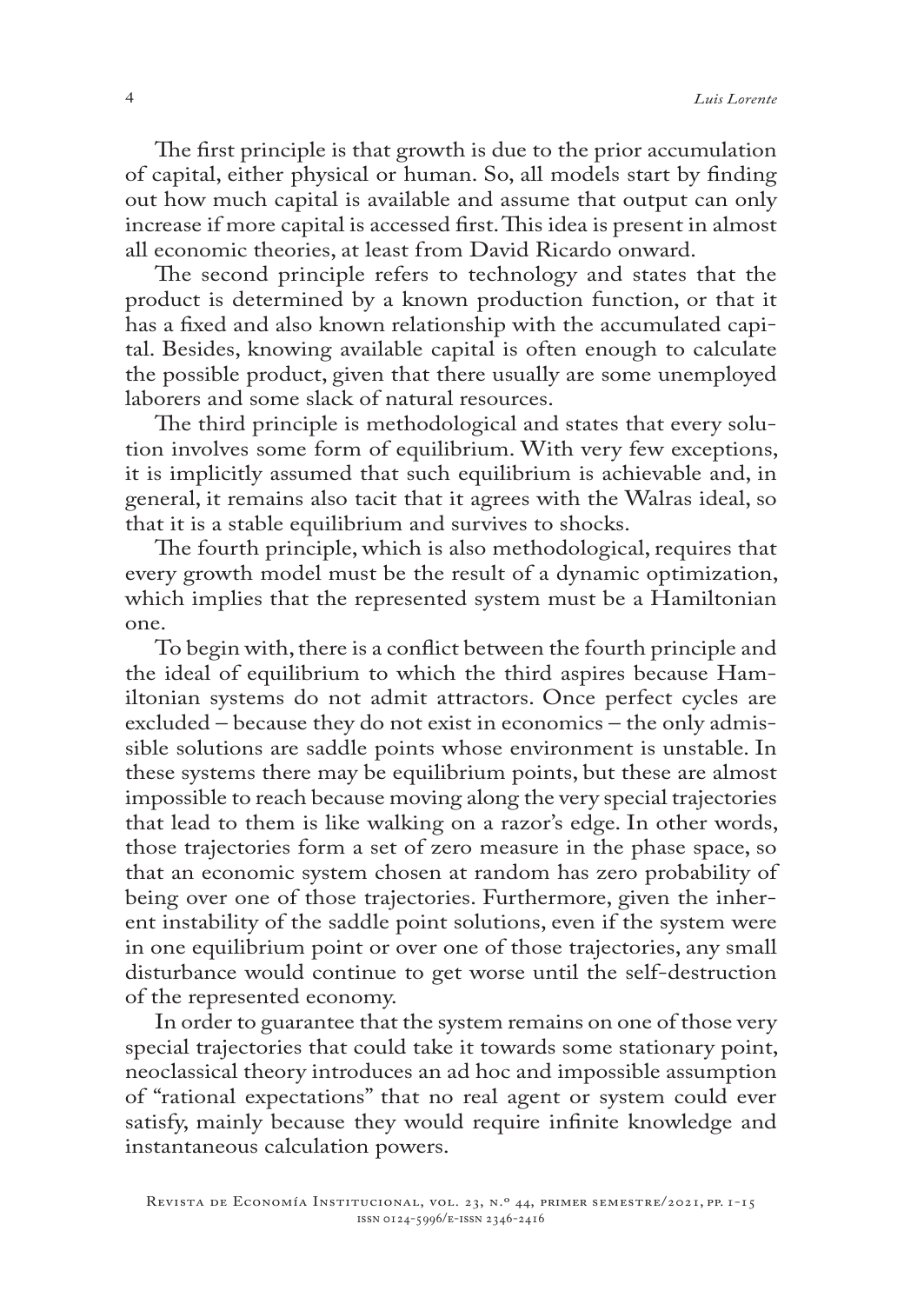These four normative principles are in conflict with available historical evidence, qualitative observation of economic behavior, and statistical analysis of economic systems. They must be discarded and replaced with the following four *empirical observations* that fully agree with modern economic growth.

The first observation is that the main engine of modern growth is innovation. This is the essential difference that stands in contrast to pre-capitalist societies which grew by accumulation of capital and labor, but essentially without change in technology, and soon encountered increasing land rents and other similar barriers, as Roberto Malthus described centuries ago.

Modern economic theory begins with Adam Smith and it is really odd that almost all who continued his work in economics disregarded the extraordinary importance that he gave to innovation. Just in the first chapter of his book on the Wealth of Nations, he explains and illustrates with a few examples that while accumulating capital can increase the product by a certain percentage, innovating can multiply it by two, ten or more in a very short time.

But economic theory very early diverted its attention to capital, making it the essential factor of production and, with David Ricardo, using it to justify the distribution of the product and the control over all the productive activities.

Innovation has several consequences: one is that innovating destroys any previous relationship between the amount of capital and the product obtained. The concept of production function becomes then useless because the successive innovations will introduce unpredictable changes in the inputs used, jumps in the efficiency of processes and qualitative adjustments in the type of worker.

Another consequence of innovations is the obsolescence of capital, which does not slowly wear out, like gradual depreciation concept suggests, but rather needs to be abruptly replaced before the end of its useful life.

The second observation is that the net amount of capital existing at a given moment only matters for the distribution of the product.

Of course, investment that accumulates capital is still necessary, but since this occurs in parallel with innovation, it also destroys old capital. The net result can be a final amount of capital similar, or even less than the previous one, but with a higher product.

It is essential to note that companies do not invest because they consider that they have too much or not enough capital. They do so because their sales are increasing and they must expand their installed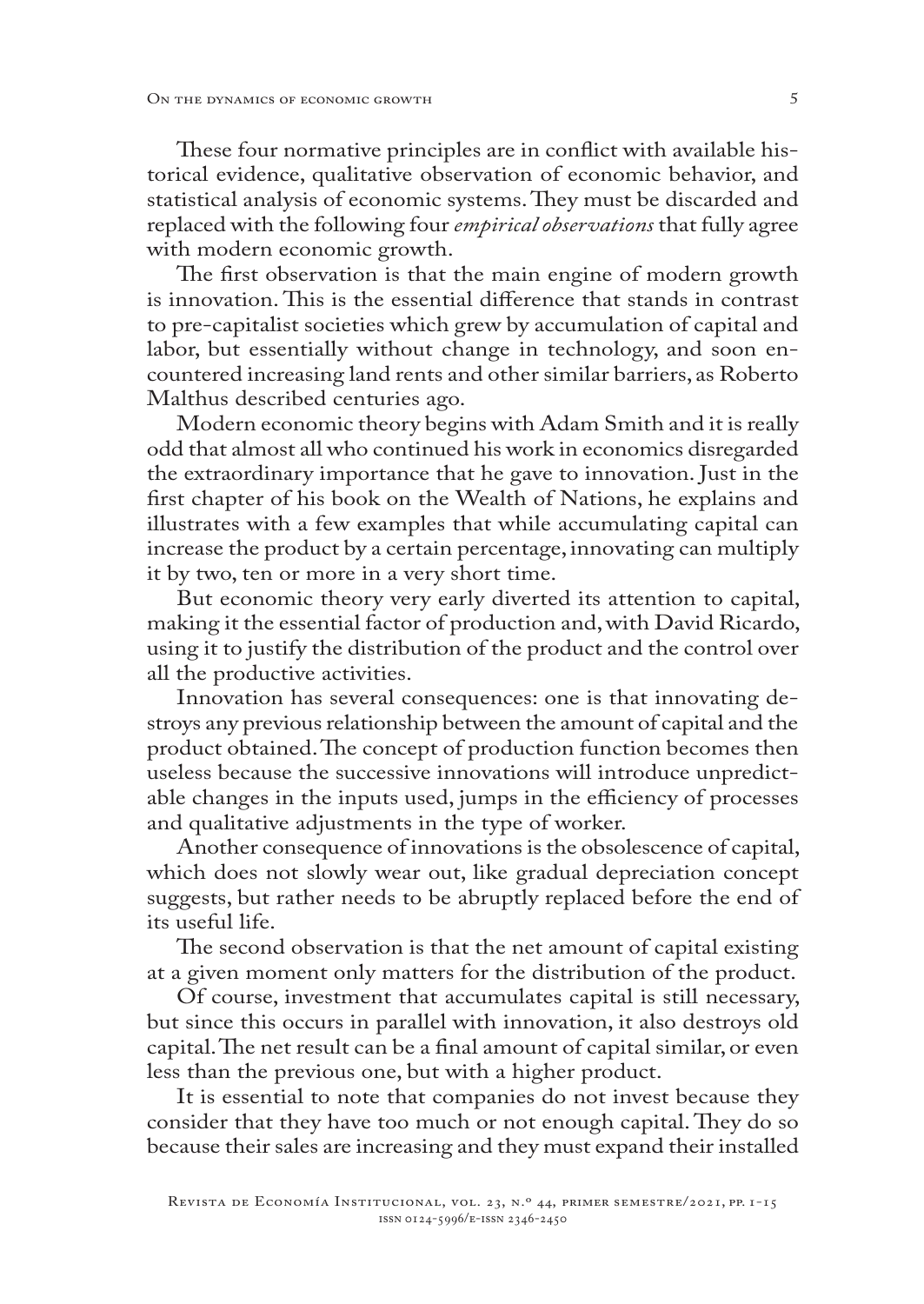capacity, or because they are going to introduce a new product with a promising market, or because they find a technological improvement, or because they know that some competitor have innovated and could put at risk their market share.

Once it has been defined that the prospected sales justify investing and how much new finance they would need, then the only measure of capital that matters for the managers of the company is the book value of its assets and the amount of its debts, because that is the information about capital that banks and potential investors want to see.

In short: capital is a direct determinant of the distribution of a product that has already been obtained and sold, while it only has an indirect and fluctuating relationship with the attainable level of production.

The third observation is that there cannot be equilibria, tendencies to equilibrium, or warranted paths to some privileged state. This is simply a methodological consequence of innovations, that continuously change the conditions of production and the state of markets, and also because future innovations cannot be predicted or prepared for.

In order to find today a stable equilibrium, we would need to freeze the technology now in use, or else to know which goods and services will be available in the future and make in the present all the relevant decisions of production and consumption.

But to anticipate the future is to contradict the very concept of innovation. We must recognize that history is a succession of imbalances, where each change is the determinant of other changes, in an ever new sequence. As the poet Antonio Machado said, "there are no pathways, the path is traced by walking."

The fourth and last observation is that it is impossible to find optimal trajectories, because at no time is there enough information about the future. Really, we cannot even propose a probabilistic future, because successive innovations will also modify any probability distribution.

But, even though the future is radically uncertain, it does not lead to a complete chaos because the economy is a network with many feedbacks, some positive that reinforce changes, but other negative that eventually compensate them. The result of this complexity is a kind of dynamic stability, with fluctuations that are strictly unpredictable, but usually bounded. In this environment, the "rational expectations" of neoclassical theory are an absolute impossibility,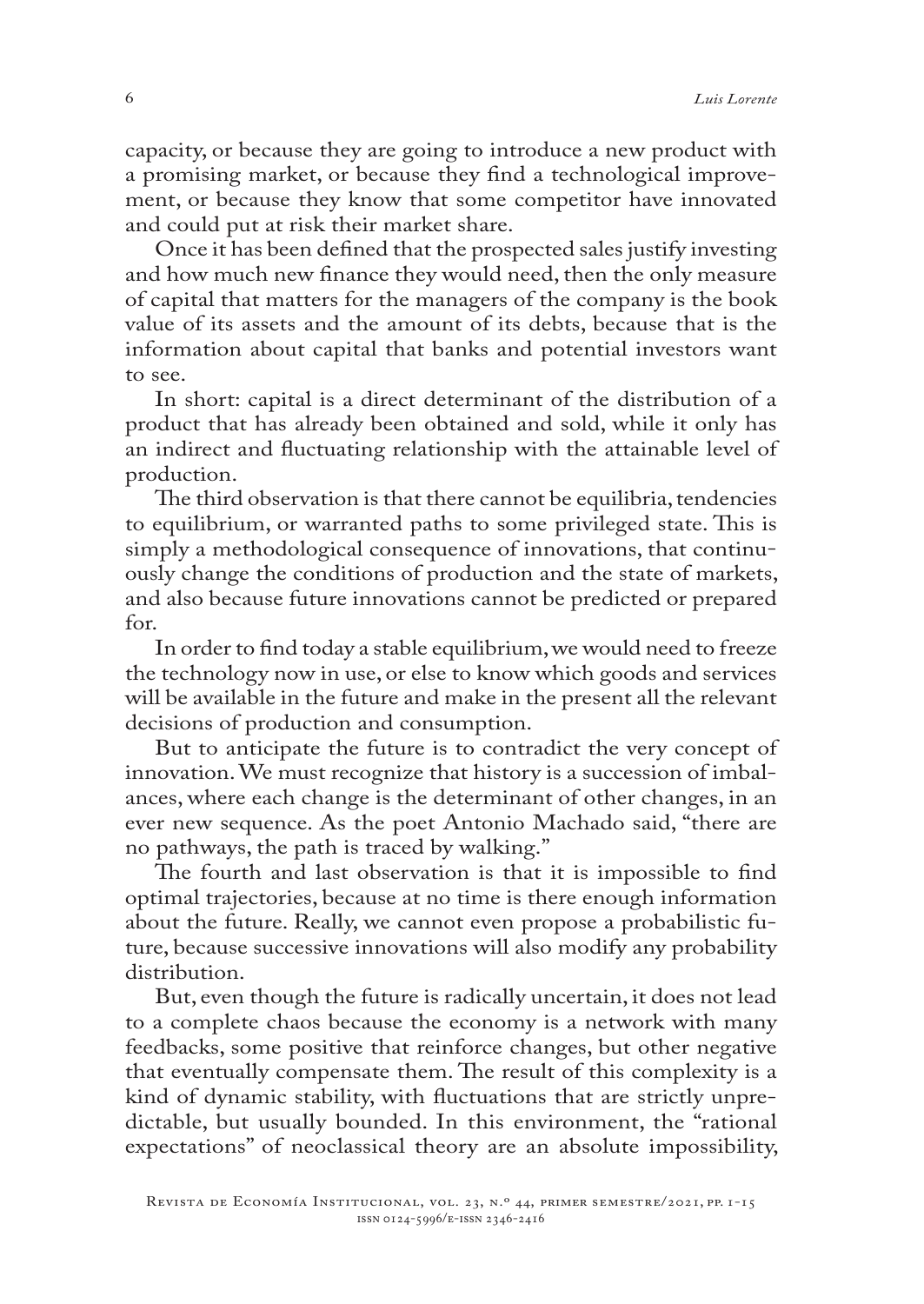but adaptive expectations, adaptive learning and adaptive control are usually viable strategies.

## **INNOVATION AS A DRIVER OF ECONOMIC GROWTH**

Innovation does not immediately modify the cash flows that the company has been receiving, but reduces its unit costs and thus generates a rent, i. e., a surplus of purchasing capacity that turns into disposable income for the innovator and immediately translates into additional demand, possibly for investment goods. The dynamic competition between leaders and imitators will later lower prices and shift those rents in favor of the final consumer, but the stream of successive innovations maintains a permanent level of rents in the economy as a whole, so the average rate of profit never falls to the minimum regulated by the interest rate.

This process of innovating and generating rents – which increases the purchasing power even with the same previous level of monetary income – is enough for an increase to appear in the real gross product of all the economy, which will soon be accompanied by an adjustment in relative prices. The increased physical volume of sales becomes a sufficient reason to invest and, at the same time, the increased anticipated volume of operations justifies introducing new technology that reduces unit costs once again. Thus, it is possible to grow at an exponential rate even if there is no prior expansion of means of payment: it only takes a sustained pace of innovations.

Furthermore, if innovations appear in products consumed by a large fraction of the population, the impact of income will be enough to justify more investment, employment will grow and the process will be repeated over and over again, moving from one production sector to another and, eventually, creating an economy of mass consumption.

However, if sales grow only in elite consumer products, the additional number of units may not justify investment in research and development of new technology. In such case, the virtuous circle of innovation, income generation and market expansion will not close and, although some growth could still be possible, it will be much less than the technological potential of that economy.

Several empirical studies also show that the aggregate of all companies generates just the resources they need for their investments, without requiring additional assistance other than financial intermediation among companies. This result supports Lauchlin Currie's observation that the sum of the depreciation allowances plus retained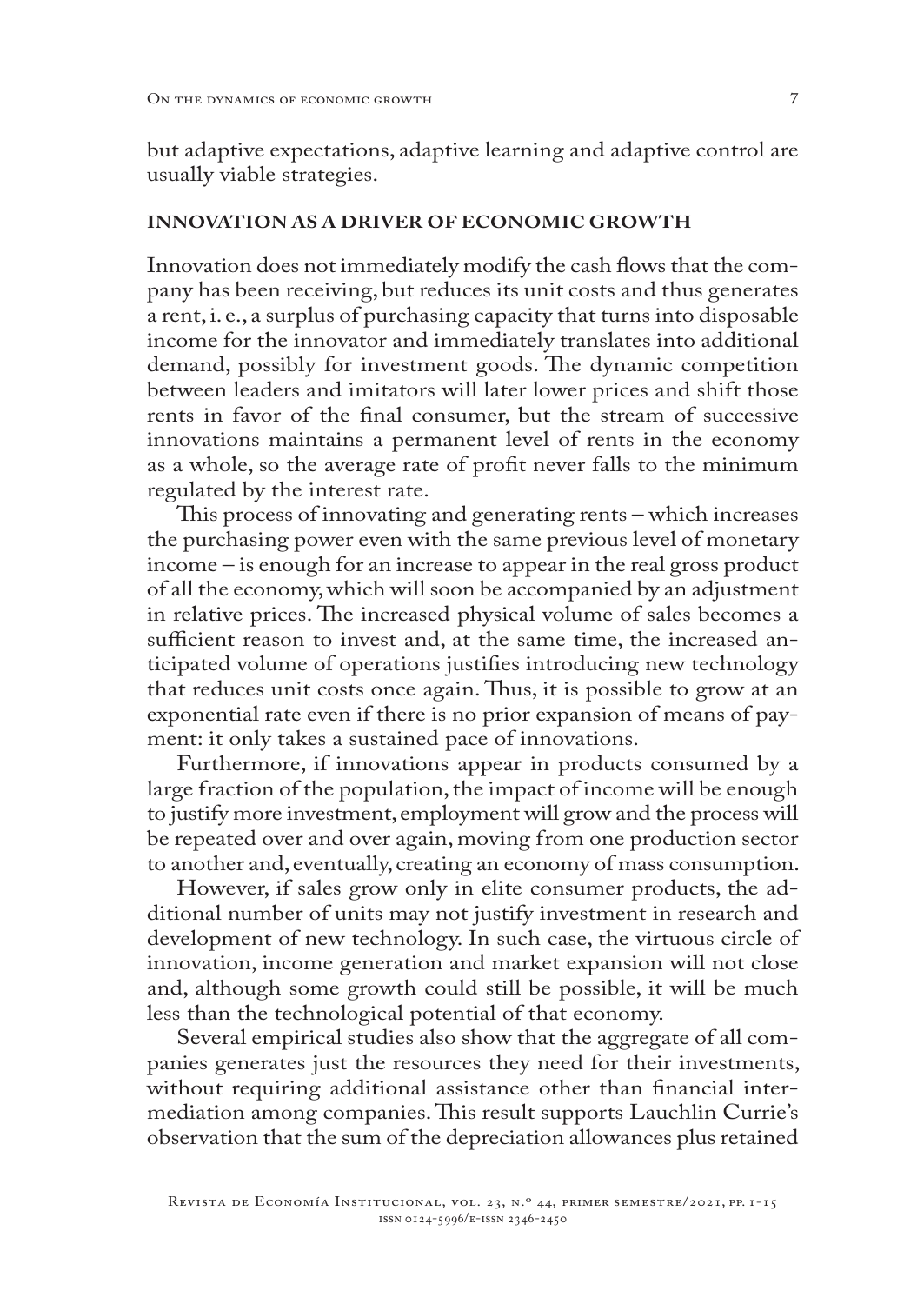earnings by the United States nonfinancial corporate sector matched almost exactly the total amount of investments in that same sector, year after year and over the course of many years.

And it is natural for this to happen if we take into account that companies resort to credit to complete the financing of their large investment projects, and must pay those credits before requesting new ones: this is enough reason to expect that, in the long term, each company must cover the total cost of its investments with her self-generated surpluses (retained benefits and depreciation reserves), or go bankrupt if it does not succeed. Furthermore, if this financial circuit must close sometime for each individual company, it must also close in any given year for the aggregate of all the companies, with the only condition that their investments be more or less uniformly distributed among the different phases ranging from new investment until full amortization of those investments.

The virtual existence of this internal financing circuit between companies of the real sector leads to conclude that household savings are not essential to sustain investment, but only complementary. Normally, the bulk of household savings will be available to sustain a parallel consumption circuit, through bank and financial placements of some households against the expenses in durable goods and housing of others. While it is possible to channel part of these savings from the household sector to companies, that will subtract an equal amount from the sales of durable goods or new houses. Thus, contrary to the usual belief, to divert an increasing fraction of those savings to finance corporate investments could be self-conflicting, because it will jeopardize the main motive for investing that other companies previously had. In the aggregate, there would not be more investment, or faster growth.

Conversely, an additional injection of monetary resources such as, for example, a deficit spending by the State, could accelerate the growth process because it would increase the total amount of final sales. But if to that injection of resources we add some form of protectionism, or any subsidy to producers that isolates them from the competition, then we will have inflation instead of innovation and the growth process will be put in danger.

## **THE ECONOMY WORKS AS A COMPLEX NETWORK**

The technology in use creates a network of mutual relationships that links a multitude of companies and coordinates their decisions. In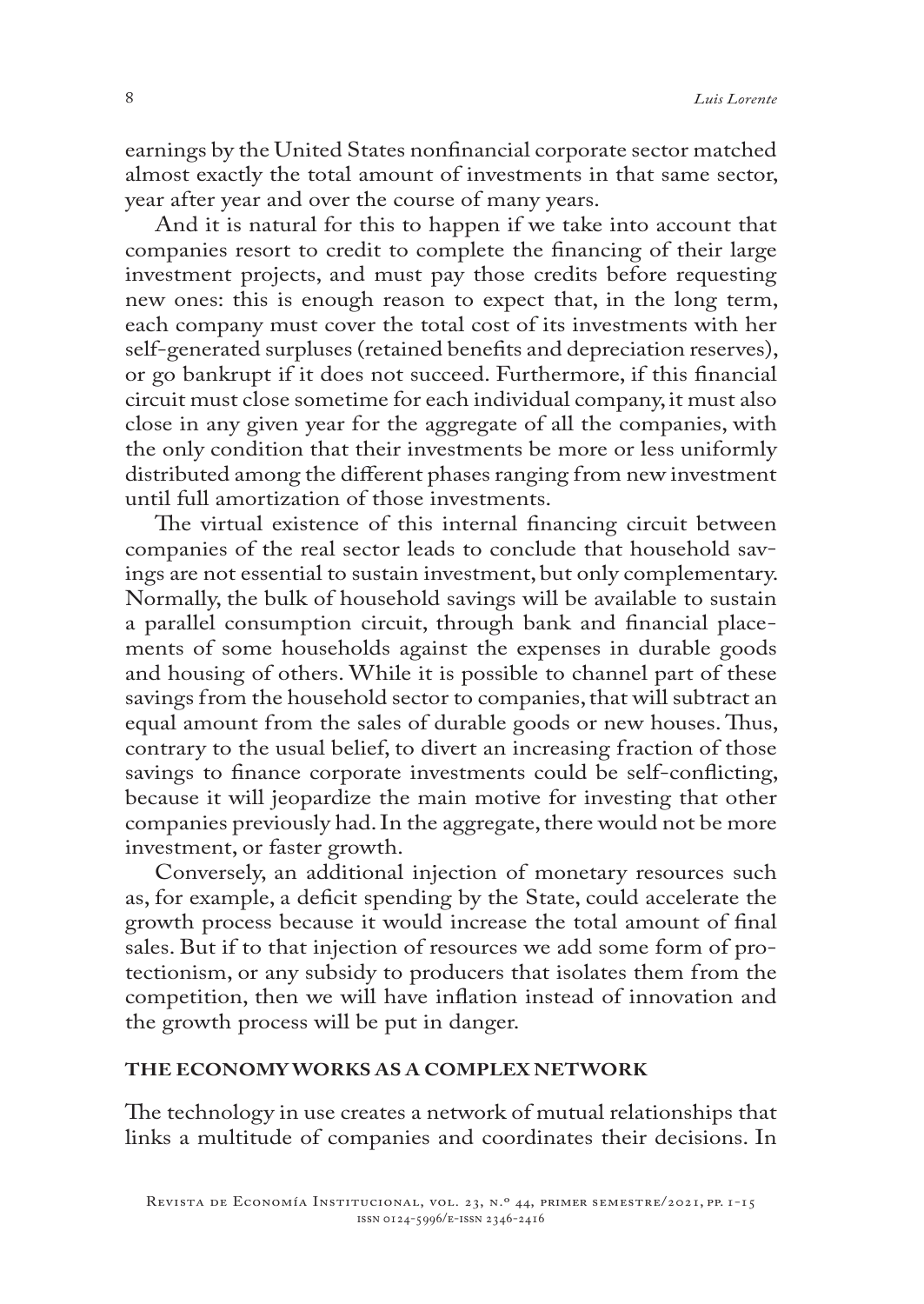such an environment, sales are essentially a collective phenomenon and their common level becomes the determinant of investment decisions, to which innovation and subsequent growth are linked.

In mass consumption societies, sales are also a collective phenomenon governed by imitation and emulation between income strata. When the prices of a durable product fall, the freed purchasing capacity will likely be used to buy a different product, not multiple units of the same product. The same is true when income increases compared to the immediate upper income stratum, allowing emulating some of their distinctive consumption. Thus, consumer choice is never independent, but is guided by the behavior of others and the pressure of propaganda.

Recognizing that a technological network exists that connects companies, and that another social network links consumers, leads us to stop the analysis at an intermediate level, much closer to macro aggregates than to the individuals of the neoclassical micro theory. In a way, the macro situation is what determines the micro decisions and not the other way around.

Since it is impossible to forecast the future in an environment of permanent innovation, all decisions are subject to error. There cannot be "rational expectations", but only an adaptive behavior that corrects, on the fly, any discrepancies between what was planned and what is currently measured.

If companies are guided by a common situation and, additionally, each one can implement some error correcting mechanism, then there is no need for central planners, comprehensive information, "Walrasian auctioneers" or any other such fiction that sets equilibrium prices.

Companies can choose their prices to cover whatever costs they are actually paying, decide a production volume and adjust it at a later time, if they observe any discrepancy between actual and planned sales. Their internal accounting provides enough information to detect undesired inventories of inputs and outputs, and to design a corrective strategy. And if those quantitative adjustments are insufficient to eliminate the unwanted inventories, then they will have to resort to a change in technology, or to revise their prices, and undergo the market test once again.

The decision to invest is always conditional on available liquidity, so currency and financial assets are an inseparable part of investment and production decisions. Under normal conditions, banks and the capital market serve as intermediaries for companies and households in the real sector, so there is a close correlation between the physical opera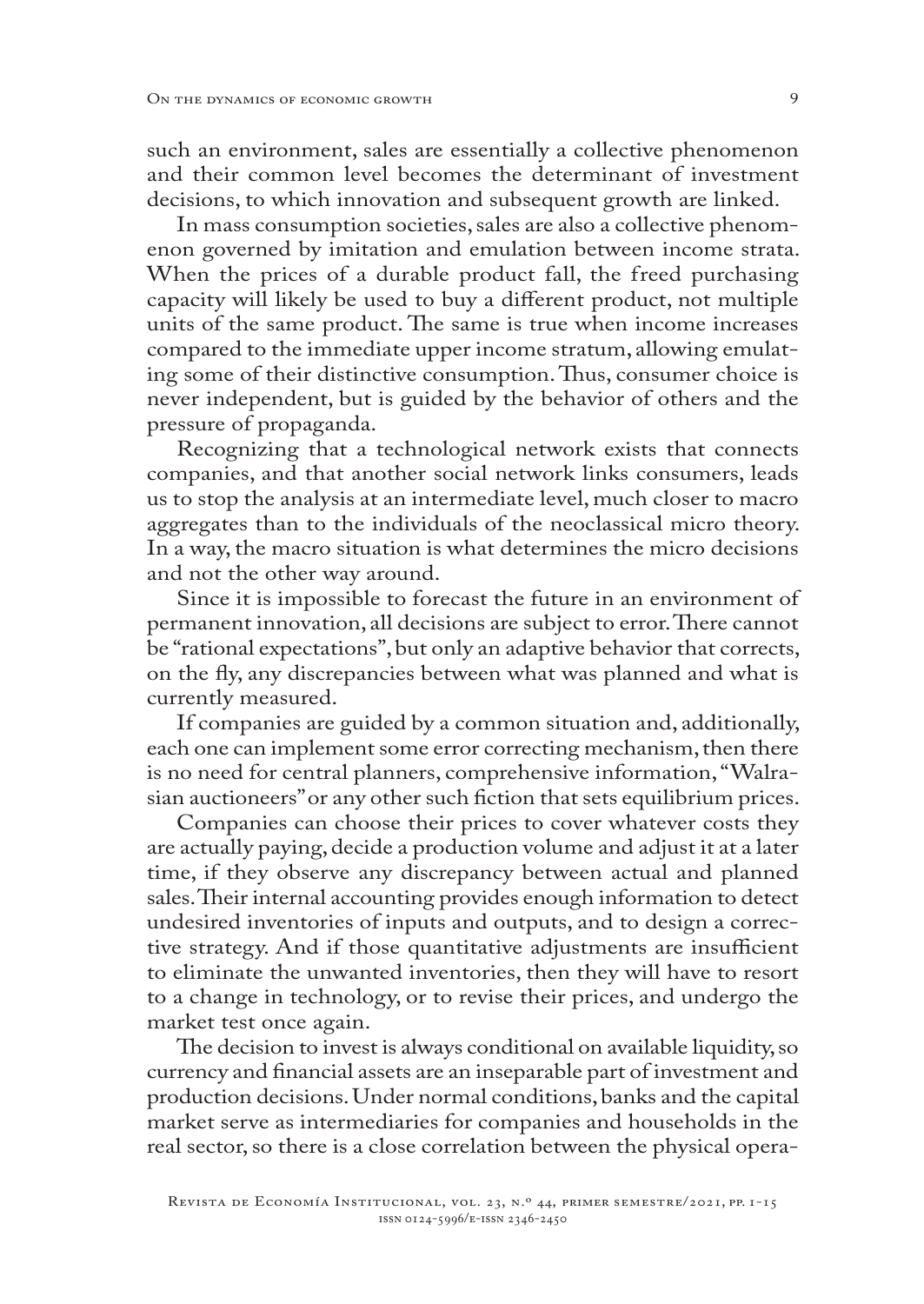tions of goods and services markets, and their monetary counterparts. But the financial sector has the possibility of creating assets without a real counterpart by resorting to bank credit. In this way, it is possible to superimpose successive layers of financial intermediaries without any direct effect on the real investments decided by the productive sector, except for the multiplication of costs and commissions that the companies must pay for the financial services that they actually need.

In general, this will happen whenever there is a concentration of income that diverts resources from investment in activities related to mass consumption, toward goods and services of an elitist nature. Companies will then distract their investment surpluses toward the payment of dividends, or toward the purchase of other companies, or to buy their own shares. Thus, the generation of employment will fall below its potential, the participation of labor in the product will decrease and the concentration of income will soar.

High income from dividends or capital gains eventually ends up in the capital market where it induces a rapid appreciation of *preexisting assets*, independently of any real current investments. The increased value of those assets induces and supports more credits and sets in motion a speculative spiral, effectively creating a boom period where the real sector also enjoys some increase in its sales. However, as already mentioned, this increase is not focused on mass consumption goods and cannot give rise to the chain of innovations, associated rents and growth.

It is always possible to inflate the speculative bubble because any bank credit operation implies the creation of means of payment. In this case, the new money will not have inflationary effects even though there is no parallel increase in the activities of the real sector, because the new monetary resources remain rotating in the capital market, absorbed by the new flows of purchase and sale operations and their increased values. But when the bubble bursts, banks close their credit window and the sole income of the real circuit must pay all debts, both those of the companies and those of the asset owners who were speculating in the capital market. Then investments, sales of all kinds, and employment collapse simultaneously, more loans default and the system starts a recession, or even falls into a deep depression.

# **MODELING CIRCUIT DYNAMICS**

The economy is populated with companies that pay dividends and salaries to households that, in a circular loop, use their income to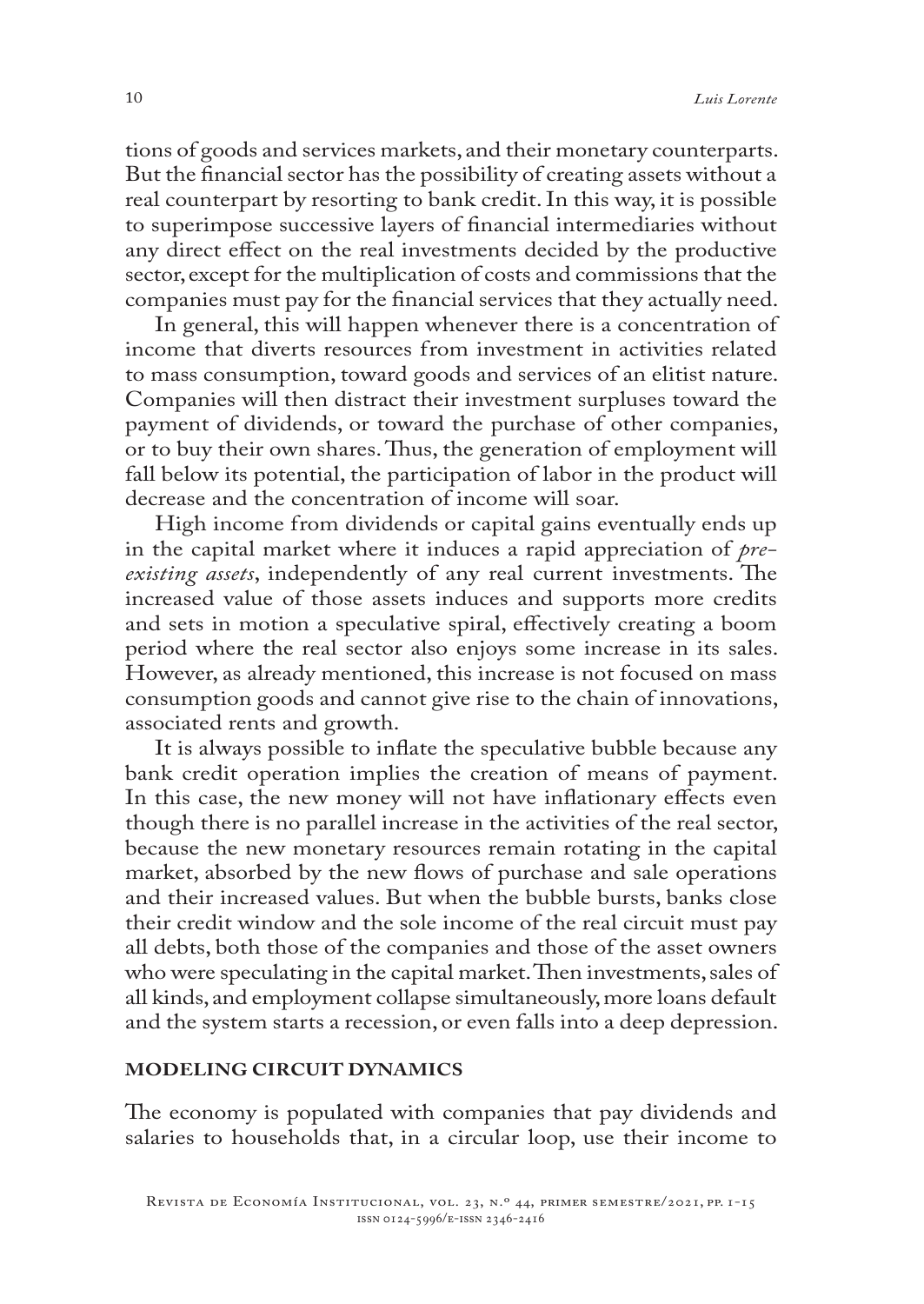buy the products and services that those companies provide. Some companies produce capital goods that sell to other firms and there is a State that perceives taxes and contract companies, hires personnel and pays subsidies. Broadly speaking, the economy works like a closed circuit engaged in self-reproducing over and over again, but there is no place in it for static equilibria nor for privileged trajectories, because a permanent current of innovations changes the technology in use and the range of available products. However, the economy is far from an absolute chaos.

The flow of innovations blocks the traditional methods of analysis that always look for stable solutions and optima, but there are alternatives better suited for studying a dynamic system (Lorente, 2019b).

As mentioned above, the individual components of the economy, mainly companies and households, behave with some degree of synchrony, usually enough to determine groups, strata or other aggregates of macro or meso economic nature. Most of those aggregates mimic the same micro behaviors that the global situation tends to synchronize. However, their interaction with other aggregates can bring forth new, systemic, properties, so that the emergent macro behavior can be very different from the micro or "representative agent" one.

Sometimes the interactions describe a closed loop and bring forth a dampening of initial changes, in a process known as negative feedback. Other times, the sequence of interactions elicits an amplification of the initial change, called a positive feedback.

There is a certain degree of homeostatic self-regulation in every economic system. Many economic variables oscillate along the so called "business cycles", with trajectories that return once and again towards a previous value without ever repeating it exactly. It is possible to mimic this behavior superposing two loops, one with positive feedback and fast response, and the other with negative feedback and slower reaction time. A third loop with positive feedback can provide a growth trend.

The economy is a very complex network of loops, but it is always possible to identify some dominant loops that govern most of the dynamics to be explained. The numerical simulation allows to build models of the economic circuit, starting from very simple cases and adding more complexity step by step. In the end, the simulation model should reflect an economy with a real sector, banking and capital markets, in situations of stable and unstable growth, and also during speculative effervescence and subsequent crisis.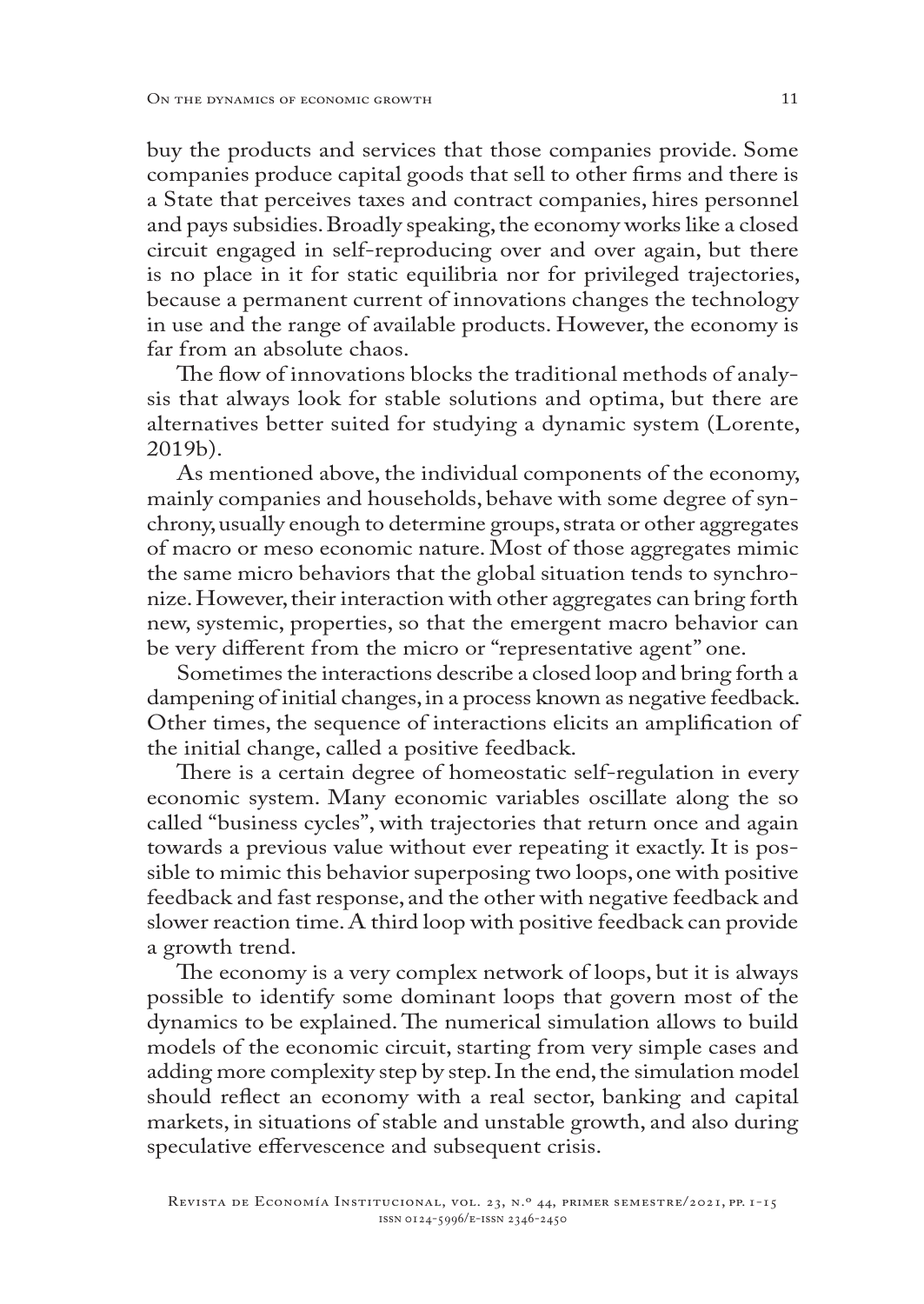The parameters of these models must be calibrated with data from a specific country. The United States is an appropriate case study because it has very detailed statistics and, as a country, it has seen little change in overall growth trends. Stability in average growth rates began around the 1870s and has continued since then with very few temporary interruptions, due to the world wars and the Great Depression of the 1930s. However, the ideal period to make a calibration is 1960-2000, because it has statistical series of uniform coverage and quality; it embraces several economic cycles and includes significant macro policy adjustments, but without major breaks in the growth trend, and without the distortion of deep financial crises.

All these conditions make it possible to start with a very simple model and then enrich it, gradually adding variables and operational details (Lorente, 2019a).

Another country with less uniformity in growth and, perhaps, with abrupt changes in trend, would force to start the simulation with a much more complex model instead of building it gradually.

# **REVISITING THE STATE'S ROLE**

If it were not for the excesses of neoliberal policies and the obsession for privatizations, it would not be necessary to mention some functions traditionally entrusted to the State, like: a) safeguarding the proper functioning of markets; b) guaranteeing justice and public security; c) providing basic infrastructure services (energy, water, and sewerage among others); d) ensuring means of transportation and communication, e) supporting a system of public and universal education, f) providing public health services, and  $g$ ) ensuring universal access to personal health services.

However, in the context of this article, the central point to examine is the role of the State in two specific areas: promoting innovations and achieving continuous exponential growth.

A first requirement is to attain and protect an income distribution that encourages some form of mass consumption, which can be both of goods and services. Today, given that the modern economy is at the beginning of an accelerated process of automation, the emphasis would likely be in increasing services. The industry will instead follow the same path that agriculture followed a century ago, that is, a rapid increase in productivity per worker and a parallel fall in employment, a fast rise in its physical product but a faster drop of relative prices, so that the entire sector will lose its current share in the Global Product.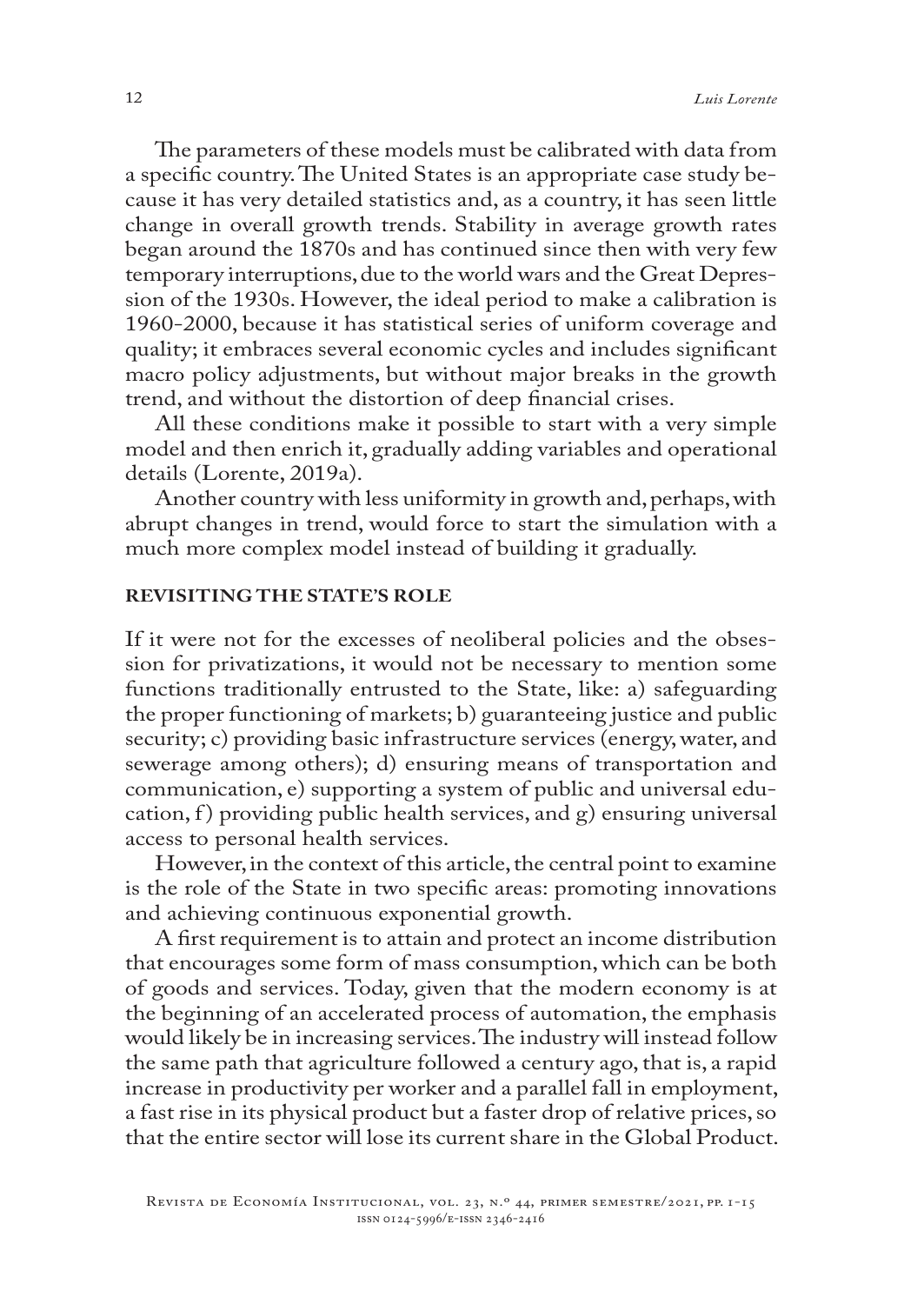The second crucial objective for the State is to find a new support scheme for the social transition that has already begun and that will accelerate in the coming years. The rapid spread of automation and the obsolescence of many technologies will destroy a large fraction of current employment. Of course, innovations will create new job positions, many stable and well paid, but will also require retraining of less educated workers faster than seems possible and many will suffer a reduction in their income.

History provides some examples of similar transformations. By the end of the XIX century, the Prussian State discovered that in order to create a modern economy, transforming very rapidly a rural society into an urban and industrial one, it had to intervene in the market and ensure a minimum of social support services. In association with the large industries, the State promoted basic education, technical training and financing of university activities. Almost at the same time, introduced legislation for a "new deal" with workers, creating public health insurance and pension guarantees, replacing the traditional protections previously provided by the village economy and the extended family for the care of infants, in the event of illness and during old age. The new Germany achieved very rapid growth and, at the same time, was able to alleviate the trauma of extreme poverty, re-train the workforce, and create the most advanced scientific community of its time. Some decades later, all these innovations gave birth to the social welfare system in many other countries.

The automation process gives rise now an issue no less challenging. If we want to continue with innovation and growth, we must avoid the impoverishment of displaced workers and support the training of new specialties. It is necessary to compensate for the destruction of the social fabric that the changes will bring about and, at the same time, support greater social mobility.

None of this seems possible within the micro-enterprise mentality that neoliberalism has projected onto the macroeconomic policy, with the doctrine of austerity and the systematic trimming of the workers incomes, as if an entire country was equivalent to a small neighborhood store whose only hope of profit lies in reducing the costs that it pays.

On the contrary, it is necessary to sustain growth by generating the necessary purchasing capacity, beginning from the lower income segments and then upward. The proposals for a minimum income per person that recently began to circulate in the public discourse could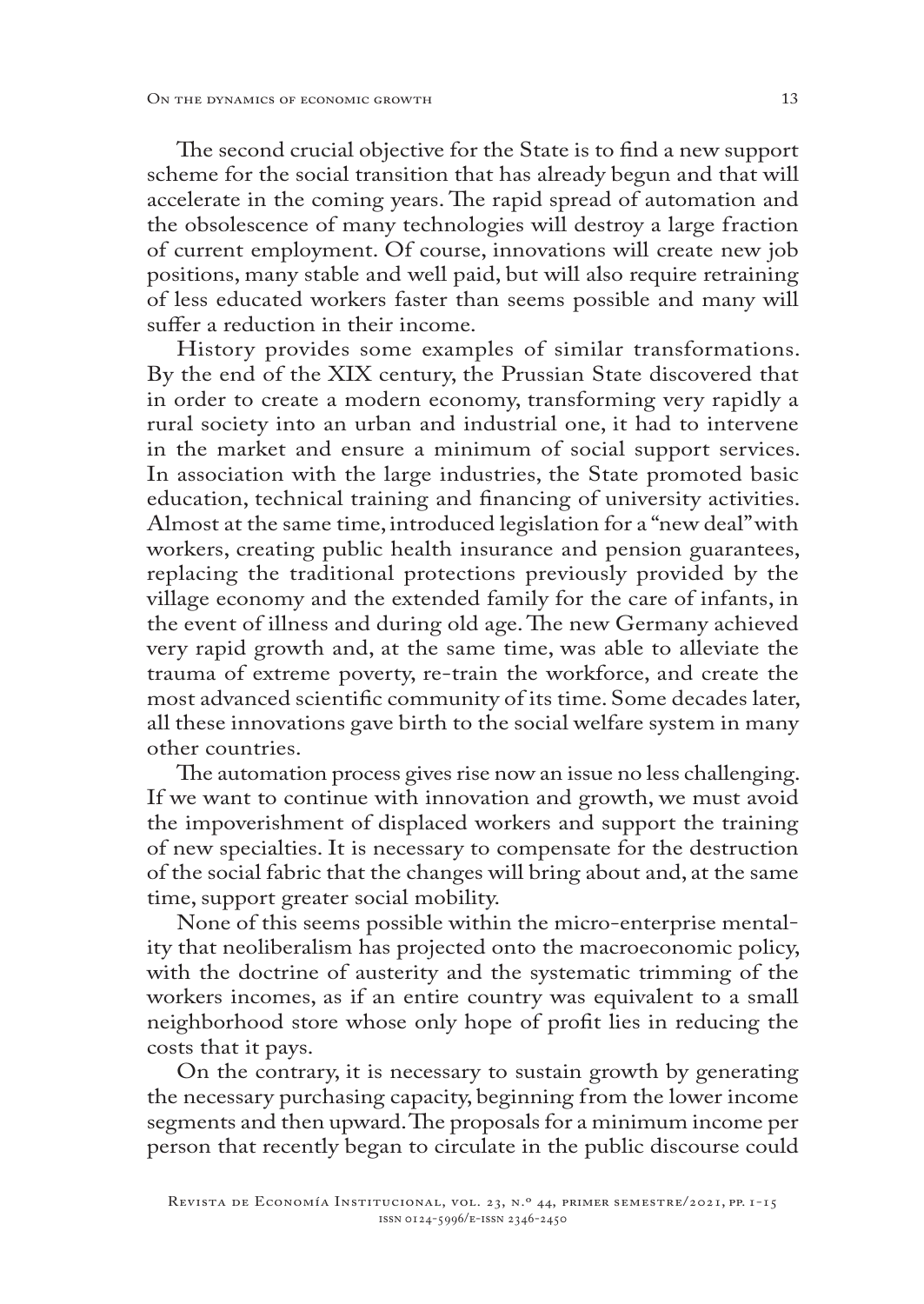become a direct means of creating mass consumer demand. And the prospect of increased sales will certainly be much more effective for eliciting innovations, than the current policies of credit and tax benefits without clear market outlook.

Sustaining purchasing power begins with salary improvement and includes a pension policy that replaces at least a substantial part of the income that retirees stop getting.

This effect cannot be achieved with private pension funds, which only manage to divert household savings from their natural purposes. Those savings are not necessary to sustain the current investments of the real economy, so that they will replace an equal amount of financial resources in the businesses that receive them, and will return to the capital market without any addition to real investment.

The proliferation of all kind of financial funds in the recent decades, not only private pension funds, has multiplied the volume of financial operations, added successive layers of intermediation – with a corresponding explosion of commissions and financial profits – and induced an over-valuation of assets. In most countries, the hypertrophy of the financial sector supported a parallel process of concentration in incomes and wealth; in many of those countries, it also ignited episodes of speculation that ended in serious crises.

All these undesirable consequences could have being avoided with better financial regulation and by turning back to fiscal policies.

Public spending can be used to directly promote real investment; pensions must be paid with fiscal sources; subsidies can be focused into particular segments of the population, and a minimum universal income is perfectly feasible.

In all these cases, it is always possible to design fiscal strategies that avoid inflationary consequences. The dynamic analysis of the circuit easily shows that a progressive tax scheme, appropriately focused, can offset the effects of public investment and of distributed spending such as wages, subsidies, and pensions. The free operation of the markets will channel any excess of income to benefits and then to financial investments, mostly in the capital markets. After that, taxes can remove from circulation the excess of buying capacity that might otherwise become a motive for financial speculation or for price inflation.

Clearly, taxes cannot fall mainly on income from work or on final consumption, as is the case today, because the final goal of the fiscal policy is to keep in motion a continuously growing circuit of incomes and expenses. What should be taxed are the surpluses of that circuit